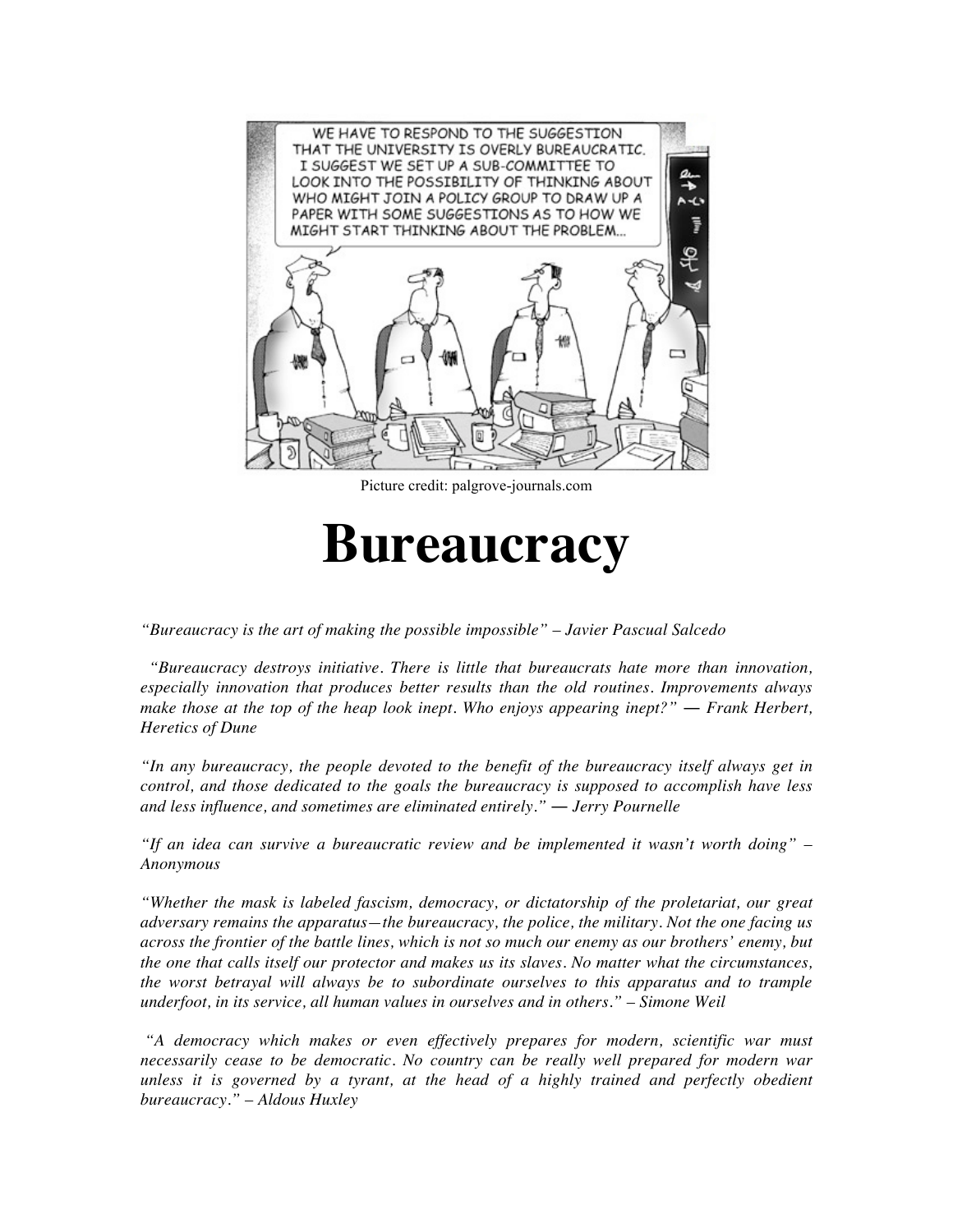# **Introduction**

#### January 2013

Why does a researcher in the field of cognitive science and cognitive systems write a text about bureaucracy? Well, one of the main problems in cognitive systems research is that although we can develop robots and other systems that are able to solve particular problems intelligently, we consistently fail to develop robots that understand what they are doing. And not understanding what they are doing is a pretty good description of bureaucrats. Since the role of understanding is key to our field of science, I feel qualified to add a more cognitively founded analysis of the phenomenon of bureaucracy to existing accounts that tend to stem from the organizational or social sciences.

Not surprisingly this text concludes that bureaucracy is a pathological state of human organization, characterized by *intelligence without understanding*. Bureaucracy stems from the desperately embraced illusion, held by a particular subset of people, that human organizations can be approached as closed systems to be fully described in rational and formal terms. More specifically, this assumption is made by "superiors" who interpret the world either as filled with absolute truths or who believe that all knowledge outside the scope of their main competence is highly uncertain and therefore of little use. These "superiors" interpret any open world as too complex to handle – which it is true for them – and as such they consider complexity reduction the first priority of the organization. However they fail to acknowledge that this priority might be the result of their own limited or specialist understanding. As a result they do everything to bring the complexity of the organization down, even if this results in a mass destruction of the available competence and commitment.

It is this enforced attempt to complexity reduction that, if not curtailed, results in an organization in which co-workers are treated as and (effectively) reduced to robots devoid of understanding (replaced by procedure) and empathic involvement (replaced by blind obedience). In a bureaucracy the whole organization is treated more as a formal system (a computer program) than as an assembly of highly capable, willing, and autonomous individuals who contribute to the greater societal goal of the organization. This treatment is not only highly degrading towards the living, breathing, and feeling people who form the organization, but it is also deeply misguided, because we need pervasive understanding of the world at any part of the organization, otherwise the organization will degrade to mediocracy at best or a deeply corrupt and self-serving robotic zombie-entity at worst.

So the actual topic of this text is what happens if understanding, competence, and compassion are purged from an organization and the organization starts to consider itself as disconnected from the greater society from which it derives its existence. The result is, I argue, precisely the pattern that characterizes bureaucracy. This pattern will be contrasted to a non-bureaucratic approach that allows for the open character of human organizations and relies on autonomy, competence, and compassion, instead of rationality and imposed stultifying structure.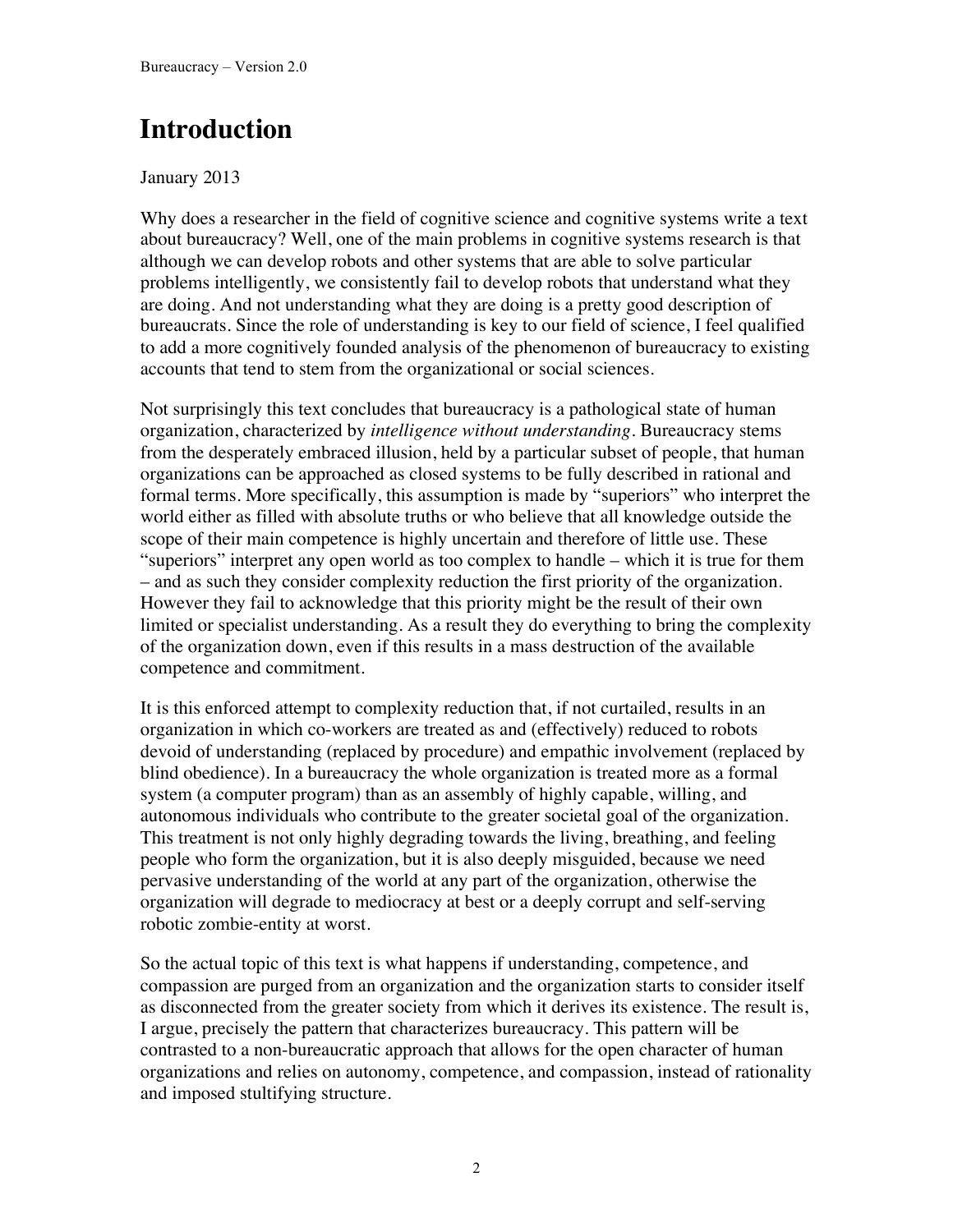#### **Structure**

This text consists of two parts. The first part is a summary of the main text in the form of two tables. The first table presents a comparison of the properties, signs, symptoms, phenomena, and other characteristics that constitute the bureaucratic as well as the nonbureaucratic syndrome. The second table is a list of red flags, also compiled from the main text, that are indicative of encroaching bureaucracy.

The main text forms the justification of the summary tables. It starts with dictionary definitions of bureaucracy and authority and the concepts of authoritarianism and its opposite libertarianism that refers to either an underdeveloped or well-developed ability to deal with real-world complexity. From this, we progress towards an analysis of the role of understanding and lack thereof in human organizations. This leads to an outline of the quite predictable progression towards more and more bureaucracy and the eventual mediocracy devoid of compassion.

This vision of mediocracy is contrasted with a description of how non-bureaucratic organizations function and what their telltale properties are. This opposition is used to address the question how to fight encroaching bureaucracy, which is not at all difficult in the early stages. The treatise ends with a description of the known epistemological stages and their properties that are highly predictive of the leader-style and whether the leadership will lead to more or less bureaucracy. Ultimately, it is a moral question whether one wants to stimulate or oppose bureaucracy: whether one is in favor of stultification or growth. The answer depends on one's epistemological stage.

Tjeerd Andringa Associate professor Sensory Cognition ALICE Institute University of Groningen.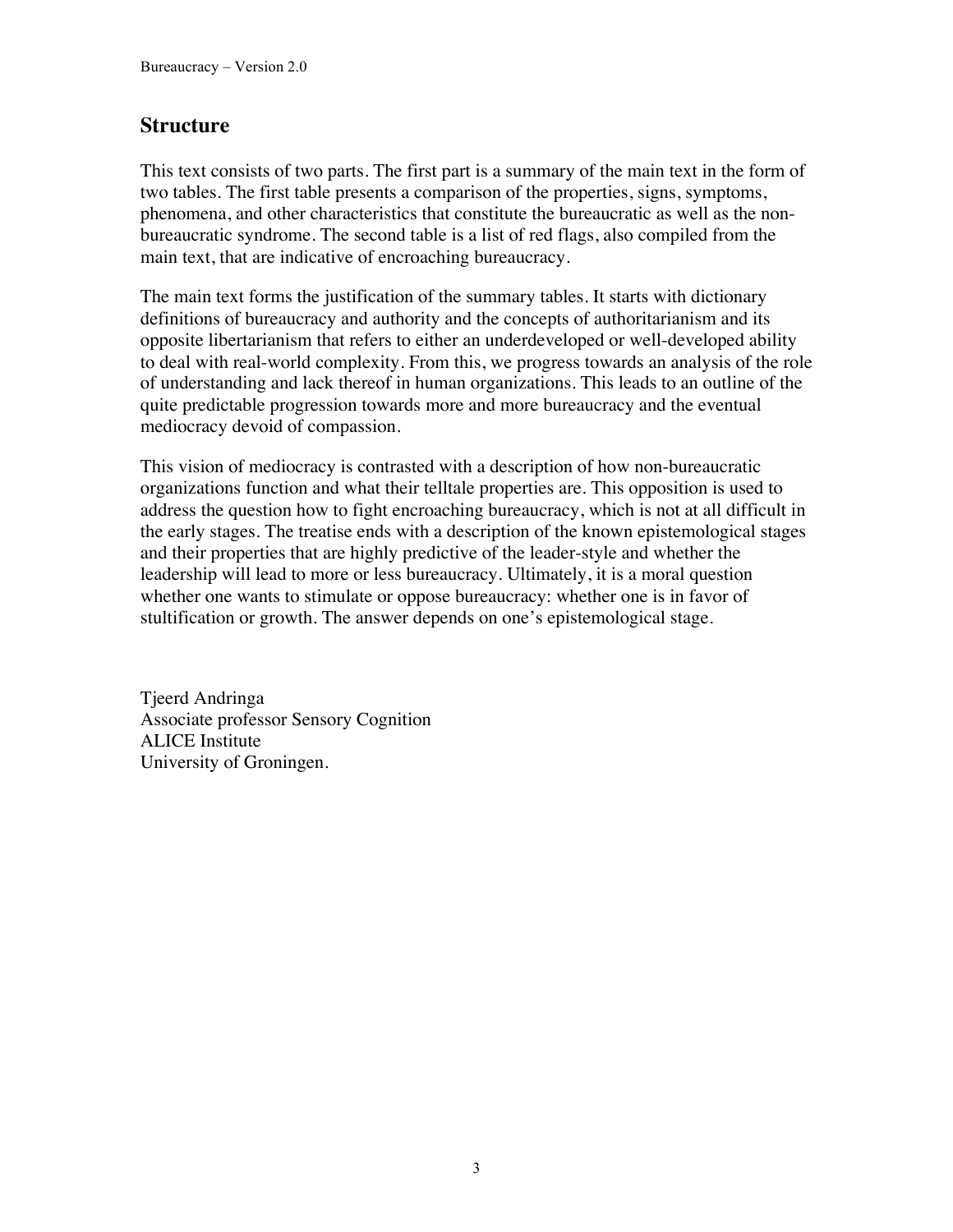# **Bureaucracy recapitulation**

|                              | <b>Bureaucratic syndrome</b>                                                  | Non-bureaucratic syndrome                                                                    |  |  |  |
|------------------------------|-------------------------------------------------------------------------------|----------------------------------------------------------------------------------------------|--|--|--|
| <b>Topic</b>                 |                                                                               |                                                                                              |  |  |  |
| <b>Key properties</b>        |                                                                               |                                                                                              |  |  |  |
| Organizational               | Societal goals of the organization are                                        | Development of a broadly shared vision                                                       |  |  |  |
| goals                        | only adhered in name, but neither                                             | about the societal reason d'être of the                                                      |  |  |  |
|                              | understood nor clearly implemented                                            | organization and the way to realize it                                                       |  |  |  |
| Overall strategy             | Stimulating sameness and oneness                                              | Continual skilled improvisation on the basis                                                 |  |  |  |
|                              | through standardization and obedience                                         | of a shared vision and well-chosen                                                           |  |  |  |
|                              |                                                                               | procedures                                                                                   |  |  |  |
| Competence                   | Ignoring, discouraging, and demoralizing                                      | Relying on and fostering all proven and                                                      |  |  |  |
|                              | competent "subordinates"                                                      | budding competencies in the organization                                                     |  |  |  |
| Autonomy                     | Subordinate autonomy is not an option.                                        | Autonomy and competence development of                                                       |  |  |  |
|                              | Obedience is more important than                                              | subordinates expected                                                                        |  |  |  |
|                              | competence                                                                    |                                                                                              |  |  |  |
| Content                      | Complete disregard of content while<br>favoring form                          | Content is leading, form a means                                                             |  |  |  |
| Organizational               | Structures and procedures adapt to the                                        | Everyone is expected to learn and grow                                                       |  |  |  |
| development                  | lowest competence level                                                       | towards autonomous roles in organization                                                     |  |  |  |
|                              | <b>Main conflicts</b>                                                         |                                                                                              |  |  |  |
| Stability versus             | Stability and other forms of high                                             | The workers in the organization are                                                          |  |  |  |
| development                  | predictability leading. This defines the                                      | constantly developing their skills in order to                                               |  |  |  |
|                              | organization                                                                  | improve all aspects of the societal role of the                                              |  |  |  |
|                              |                                                                               | organization (i.e., quality and efficiency)                                                  |  |  |  |
| Form versus                  | Obsessed with form and formalisms.                                            | Actively eliciting creative and decentralized                                                |  |  |  |
| optimization                 | Centralized optimization of standard                                          | optimization of organizational goals.                                                        |  |  |  |
|                              | responsibilities                                                              | Disregard of form when counter-productive                                                    |  |  |  |
| Standardization              | Obsession with standardization and                                            | Concerned with the overall optimization of                                                   |  |  |  |
| versus diversity             | curtailing diversity, at the cost of quality if<br>quality entails diversity. | all work processes in context, of which both<br>standardization and increasing diversity are |  |  |  |
|                              |                                                                               | options                                                                                      |  |  |  |
| Error versus                 | Obsessed with preventing errors and                                           | Error and correction after error part of                                                     |  |  |  |
| learning                     | mistakes. The organization redefines                                          | continual creative optimization of work                                                      |  |  |  |
|                              | itself to produce what it can, not what it                                    | processes                                                                                    |  |  |  |
|                              | should; "race to the bottom"                                                  |                                                                                              |  |  |  |
| Short versus                 | Exclusively short-term (form) oriented, no                                    | Optimization on all time-scales and all                                                      |  |  |  |
| long term                    | care for or understanding of mid of long                                      | dimensions of success                                                                        |  |  |  |
|                              | term goals                                                                    |                                                                                              |  |  |  |
| <b>Structural properties</b> |                                                                               |                                                                                              |  |  |  |
| Role of                      | Hierarchy formalized and inflexible,                                          | Hierarchy task dependent, and therefore                                                      |  |  |  |
| hierarchy                    | based on assumed competence of                                                | flexible and competence-based                                                                |  |  |  |
|                              | superiors                                                                     |                                                                                              |  |  |  |
| Perception of                | Authorities never fundamentally                                               | Incompetent authorities not accepted, but                                                    |  |  |  |
| authorities                  | questioned                                                                    | coached or dismissed.                                                                        |  |  |  |
| Locus of control             | Formation of stable authoritarian cliques,                                    | Loosely and varyingly linked libertarians at                                                 |  |  |  |
|                              | who take control over the institutional                                       | control positions.                                                                           |  |  |  |
|                              | change processes to prevent further                                           |                                                                                              |  |  |  |
|                              | complexity                                                                    |                                                                                              |  |  |  |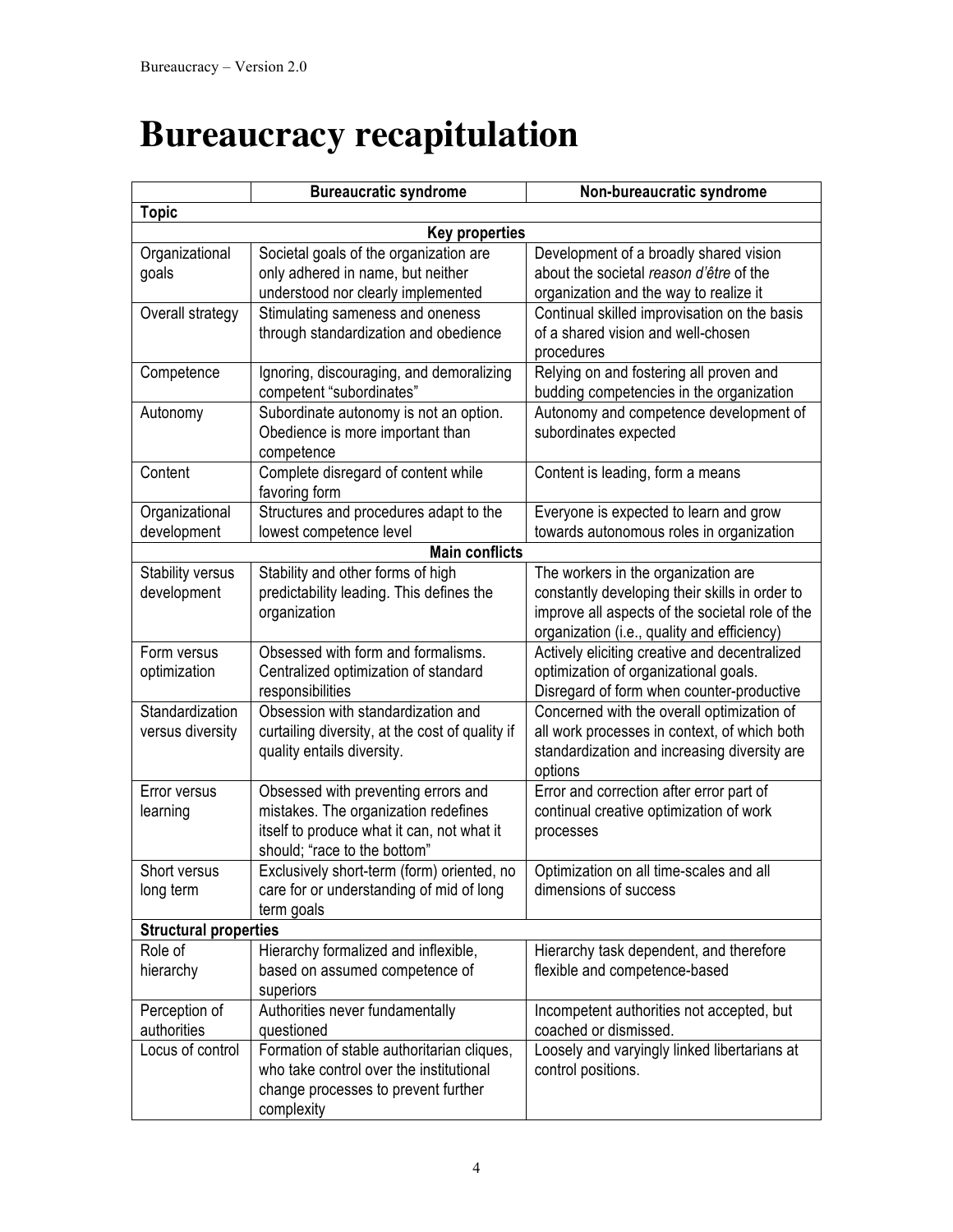| Measures of<br><b>SUCCESS</b> | Performance measures redefined to what<br>is delivered                                                                                                 | Performance measure based on what<br>should be delivered (given reason d'être)                                                                                    |  |  |
|-------------------------------|--------------------------------------------------------------------------------------------------------------------------------------------------------|-------------------------------------------------------------------------------------------------------------------------------------------------------------------|--|--|
| Accountability                | Suppression of all forms of accountability<br>at the higher levels and prevention of<br>errors and retribution in case of error at<br>the lower levels | Accountability part of normal institutional<br>learning and competence building.                                                                                  |  |  |
| <b>Emotions</b>               |                                                                                                                                                        |                                                                                                                                                                   |  |  |
| Overall role                  | Rationality and "objectivity" leading.<br>Emotions treated as irrelevant source of<br>variation, to be suppressed                                      | Central role of positive emotions<br>(compassion, enthusiasm, interest) as key<br>motivators; pervasive negative emotions<br>indicative of organizational failure |  |  |
| Emotion of<br>workers         | Motivating emotion negative: activities<br>guided by the fear of losing control                                                                        | Motivating emotion positive: activities aimed<br>at realizing shared benefits                                                                                     |  |  |
| Emotions of co-<br>workers    | Utter disregard of the feelings and<br>emotional wellbeing of co-workers                                                                               | Strong focus on the creation of optimal<br>working condition in which coworkers feel<br>optimally motivated to give their best                                    |  |  |

#### **Red flags**

|                | <b>Red Flags</b>                                                                    |  |  |
|----------------|-------------------------------------------------------------------------------------|--|--|
| Vision         | The absence of a shared, living vision about the organization's goals in a larger   |  |  |
|                | societal context                                                                    |  |  |
| Leaders        | Leaders insensitive to reasoned arguments by competent individuals at any position  |  |  |
|                | in the organization                                                                 |  |  |
|                | Leaders only sensitive to arguments related to goal achievement or procedure:       |  |  |
|                | realizable goals are preferred over desirable goals                                 |  |  |
|                | Leaders preferring obedience over autonomy and who curtail work-floor autonomy      |  |  |
| Competences    | Neglect of work-floor competences                                                   |  |  |
|                | Demotivation of highly autonomous, competent and committed co-workers               |  |  |
|                | Gradual deterioration of quality of the working environment, the most competent and |  |  |
|                | committed co-workers leaving                                                        |  |  |
|                | Standardization at the cost of curtailing of essential/useful diversity             |  |  |
| Uniformization | Strong focus on formalities while neglecting (or indefinitely) postponing content   |  |  |
|                | Compartmentalization of information and plans                                       |  |  |
|                | Mediocracy                                                                          |  |  |

#### **CHARACTERISTICS OF BUREAUCRACY & LEGITIMATE<br>BASES OF AUTHORITY ACCORDING TP MAX WEBER**

#### **Bureaucracy**

- 
- 
- 
- 
- 
- 1. Rules and procedures<br>2. Specialization and division of labor<br>3. Hierarchy of authority<br>4. Technically qualified personnel<br>5. Separate position and incumbent<br>6. Written communications and records

#### **Legitimate Based of Authority**

1. Rational-legal 
<br>
Pureaucracy is based<br>
on rational-legal authority 2. Traditional<br>3. Charismatic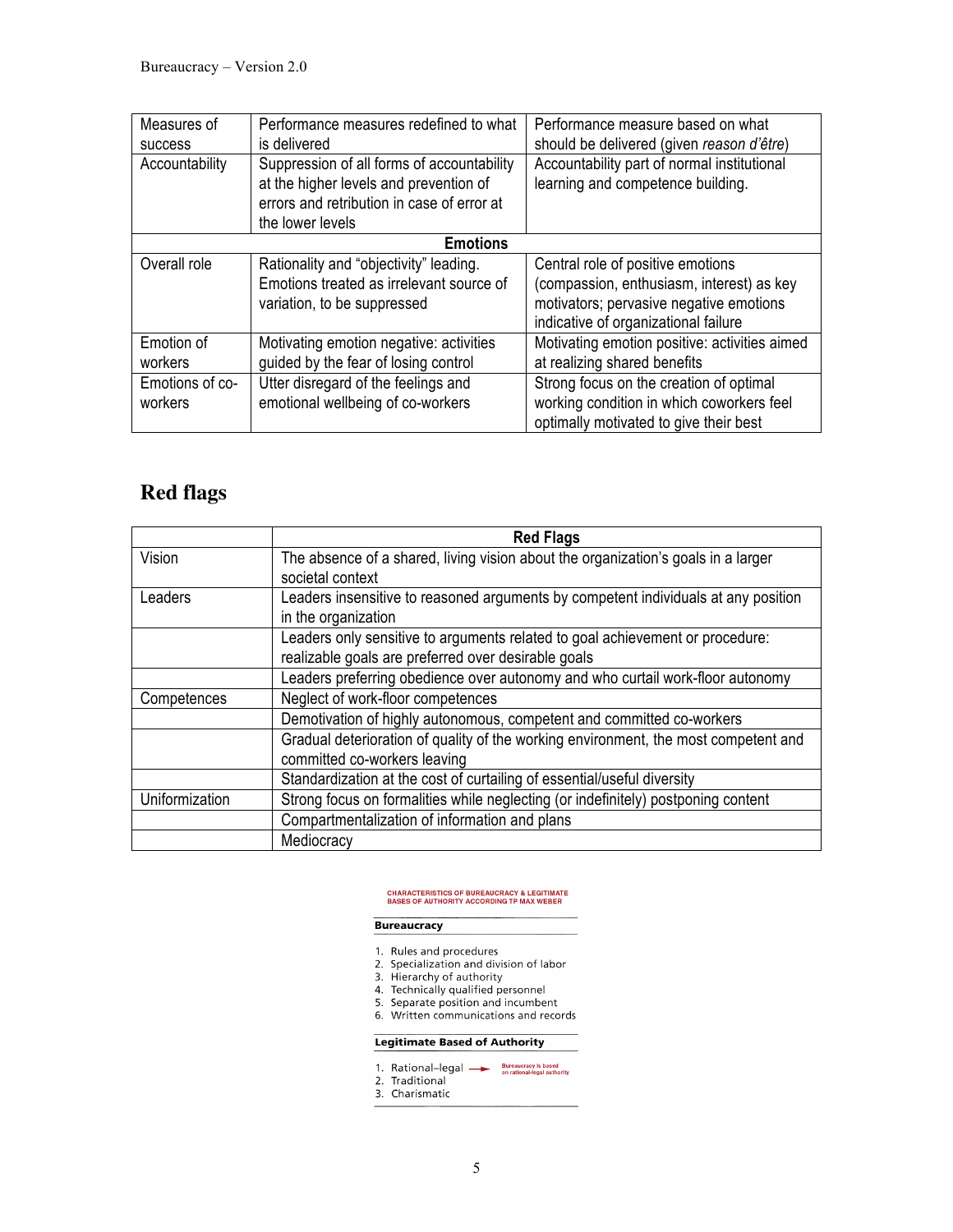# **Bureaucracy**

The New Oxford Dictionary defines bureaucrat as:

• An official in a government department, in particular one perceived as being concerned with procedural correctness at the expense of people's needs.

It defines bureaucracy as:

- A system of government in which most of the important decisions are made by officials rather than by elected representatives;
- a state or organization governed or managed according to such a system;
- the officials in such a system, considered as a group or hierarchy;
- excessively complicated administrative procedure, seen as characteristic of such a system.

The dictionary definitions already point out some key features. Bureaucracies:

- are concerned with procedural correctness of excessively complex procedures
- at the expense of addressing people's needs,
- they take over decisions from the places where they should be taken, and
- it is a group or hierarchical phenomenon.

Of course not all administrative structures are bureaucratic, and not all bureaucracies are in administration. And most ways in which people (and even bureaucrats) interact are not at all bureaucratic. In fact in situations without leaders, such as with friendships, even bureaucrats are not bureaucratic. It therefore makes sense to expect a particular kind of leadership as culprit. So the question is what makes some group of cooperating people bureaucratic? Or put differently, what type of cognitive phenomena explain this particular pattern of behavior? A suitable starting point is the strong, and disturbing, tendency of bureaucracies to take over authority from the places where it should reside.

#### **Authority - the capacity to control environments.**

The New Oxford Dictionary defines 'authority' as

*"the power or right to give orders, make decisions, and enforce obedience; a person or organization having power or control in a particular, typically political or administrative, sphere; the power to influence others, esp. because of one's commanding manner or one's recognized knowledge about something"*

It will be clear that a bureaucracy touches on many of these points.

One way to understand the concept and role of authority is from creation myths. Especially in Western creation myths, the pre-creation state was either chaos or some unspecified void or nothingness. From this, an omnipotent being created the order in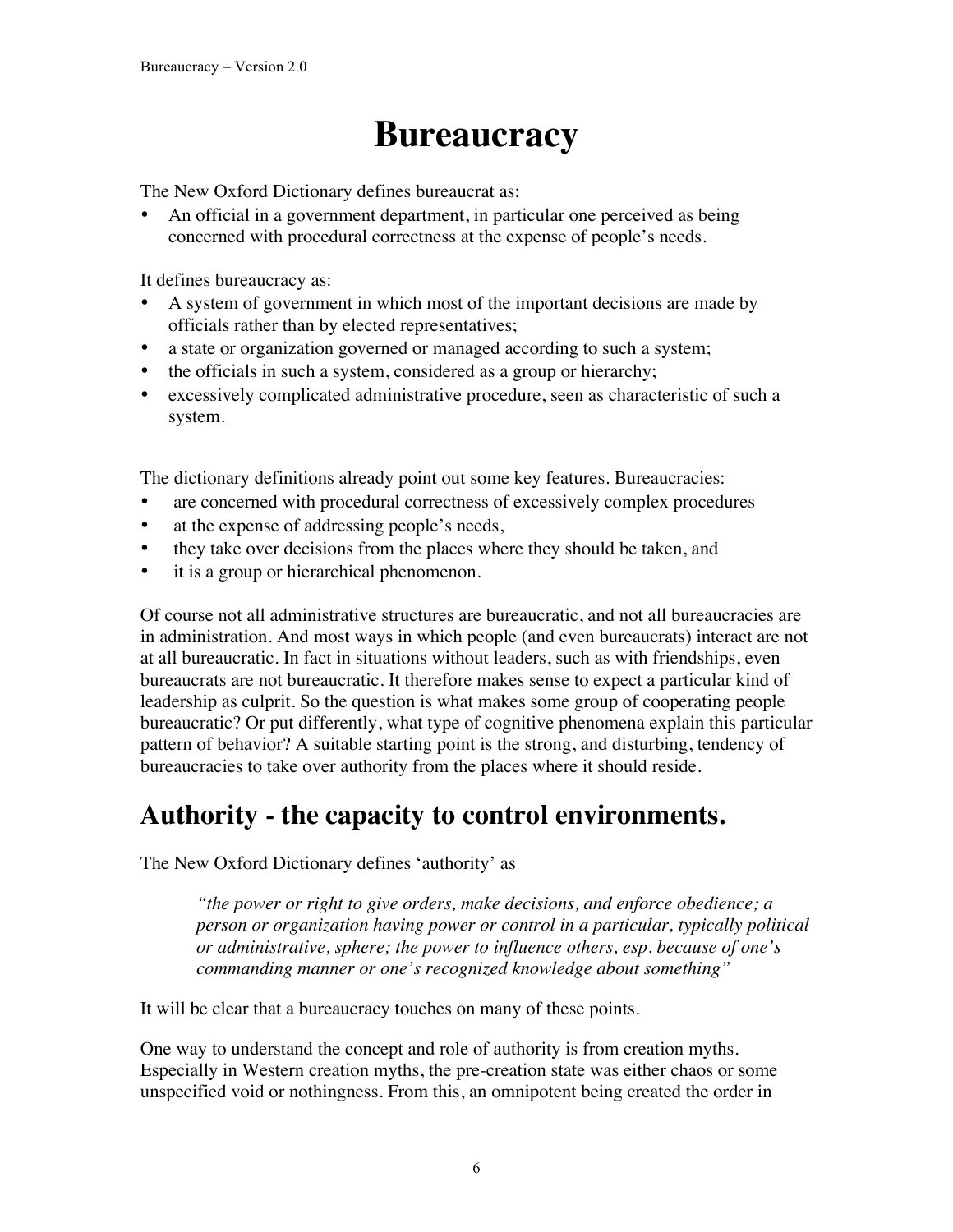which lesser beings such as humans function. This Creator is the *ultimate authority* who not only created the living world, but who is also responsible to sustain and control the conditions in which humans flourish or wither. No wonder kings and emperors claim to derive their powers directly from a deity; and no wonder that those who have no idea how to self-maintain the conditions in which they function well believe it.

This defines a number of key properties of authority:

- authority masters both order and disorder better than the subordinates;
- the authority controls and sustains the *environment* in which subordinates exists;
- subordinates go to authorities for guidance and to solve problems they cannot solve themselves;
- whenever a subordinate learns to take control over more and more of its environment, its dependence on authorities decreases and it claims more and more authority over its own situation.

These properties are keys to the concept of authority (and bureaucracy). It entails that whenever individuals do not know how to self-maintain proper living conditions, they rely on "authority" to keep living condition within manageable bounds. This need for authority scales inversely with the scope of inadequacy: the more pervasive the inadequacy, the greater the need for authority. Conversely, the better individuals cope with and maintain their own living environment the less they need authorities.

Within the domain of political psychology the first group is known as *authoritarians* and the second as *libertarians* (Stenner, 2005; 2009a; 2009b). Authoritarians prefer (centralized) group authority and uniformity, while libertarians prefer (decentralized) individual authority and diversity. The predictability of authoritarian behavior has been studied in detail in *"The Authoritarian Dynamic"* (Stenner, 2005). Authoritarianism is characterized by a strong tendency of authoritarians to maximize oneness (via central control) and sameness (via common standards), especially in conditions where the things that make us one and the same—common authority, and shared values—appear to be under threat.

What follows is based on the scientific basis that culminated in Stenner's work on political psychology, but here interpreted initially more generally – as coping with the 'living environment' – and later interpreted more narrowly – as coping with the 'work environment'.

For authoritarians, the need for authority is not an option: it is an existential need. Whether they hate or love their authorities is irrelevant: they depend essentially on authorities and obey their commands because the alternative  $-$  no one to maintain living conditions — is too horrible to contemplate. This entails also that authoritarians hate the *idea* that their authorities are untrustworthy or incompetent, which Stenner refers to as threats to the normative order, because this is experienced as an existential threat. Being structurally depending on others (i.e., authorities) is already suboptimal, and being dependent on authorities that are incompetent, don't care about their wellbeing, or even abuse this dependence is highly unsettling. In fact, thoughts in this direction are avoided because it makes authoritarians feel even more inadequate than normal. This makes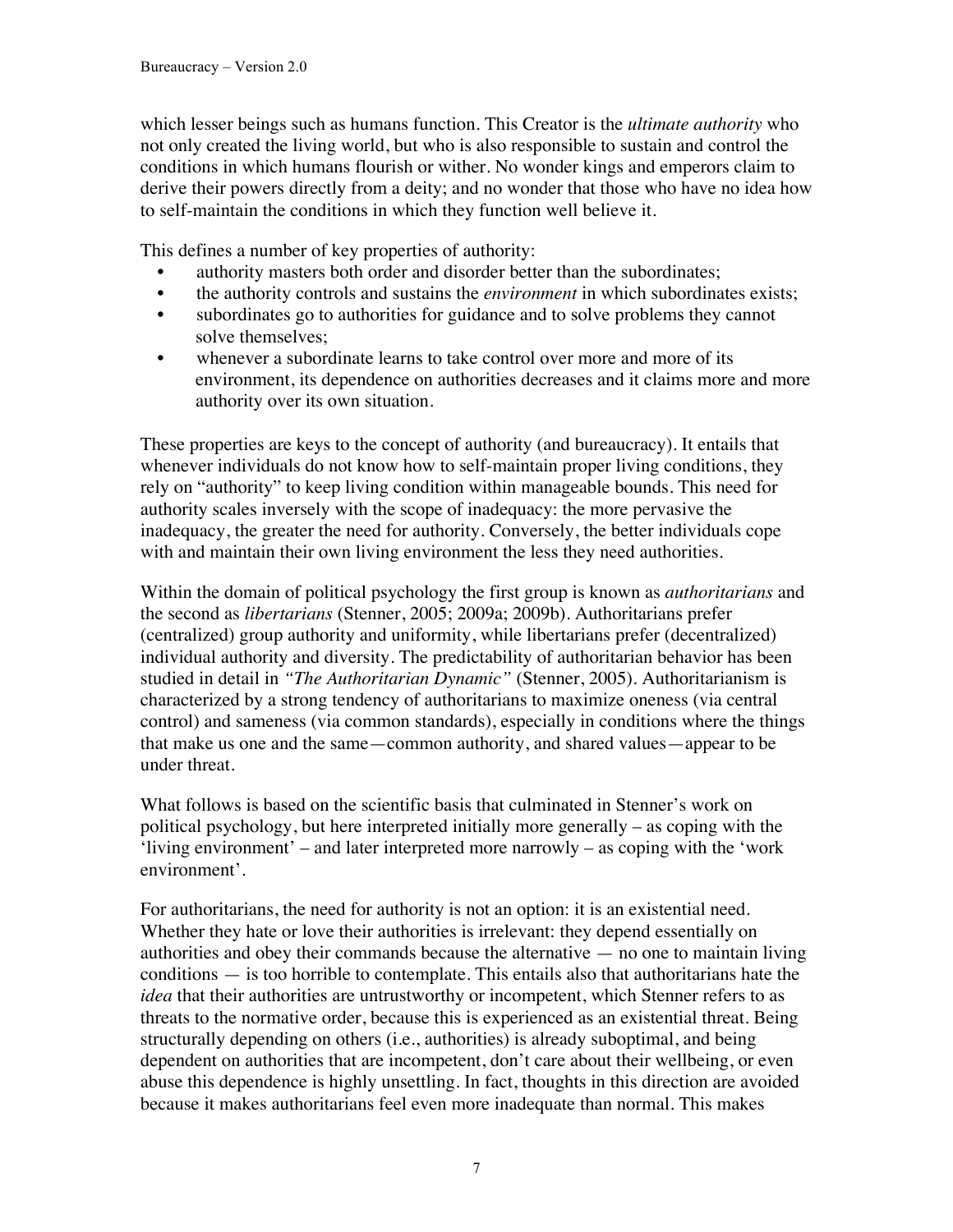authoritarians about the worst possible judges of the authorities they depend on and align with. And it stabilizes bureaucratic organizations.

While authoritarians feel a pervasive (and generally subconscious) inadequacy to selfmaintain proper living conditions, libertarians are blissfully unaware of any problem. They feel – justified or not – in control of their environment. This also entails that when the situation deteriorates, libertarians find it normal to (re)take matters in their own hands. Authoritarians in the same situation will turn to their authorities for solutions which is less likely to yield results. Libertarians might also be taxed beyond their coping capacity and from that moment they are more likely to adopt or accept authoritarian strategies. The reverse holds for authoritarians: when they experience a prolonged sense of control over their own situation they behave more libertarian. Crises and times or prosperity differ therefore in the prevalence of authoritarians and libertarian personalities.

In what follows, bureaucracy is the authoritarian way to organize a professional environment. Organizations that are controlled by people in a libertarian mode, who by definition are able to self-maintain proper or even nearly optimal working conditions, will not be bureaucratic because they will keep the whole organization focused on its societal goals. However organizations controlled by authoritarians will gradually ignore the stated goals and replace them with more and more activities that serve another goal: namely minimization of feelings of (existential) inadequacy at every level of the organization.

To understand the dynamics of bureaucracy one needs to understand the roots of the concepts 'authoritarian' and 'libertarian'.

#### **Authoritarians vs libertarians**

Princeton researcher Karen Stenner (Stenner, 2005) used the following 5 two-option questions about child rearing values to determine the degree of authoritarianism.

| Table 1. Child rearing qualities used to determine additional family. |                                            |  |
|-----------------------------------------------------------------------|--------------------------------------------|--|
| <b>Authoritarians</b>                                                 | <b>Libertarians</b>                        |  |
| <b>Children should:</b>                                               | Children should:                           |  |
| should obey parents                                                   | be responsible for their actions           |  |
| have good manners                                                     | have good sense and sound judgment         |  |
| be neat and clean                                                     | be interested in how and why things happen |  |
| have respect for elders                                               | think for themselves                       |  |
| follow the rules                                                      | follow their own conscience                |  |

Table 1: Child rearing qualities used to determine authoritarianism.

The difference between the answers that authoritarians and libertarians choose is qualitative: authoritarians teach children *to behave in certain proscribed ways* and to obey authorities (elders, parents), libertarians teach children *how to understand the world and how to act responsibly*. The difference between authoritarians and libertarians is therefore neither ideological nor political: it depends exclusively on of the depth and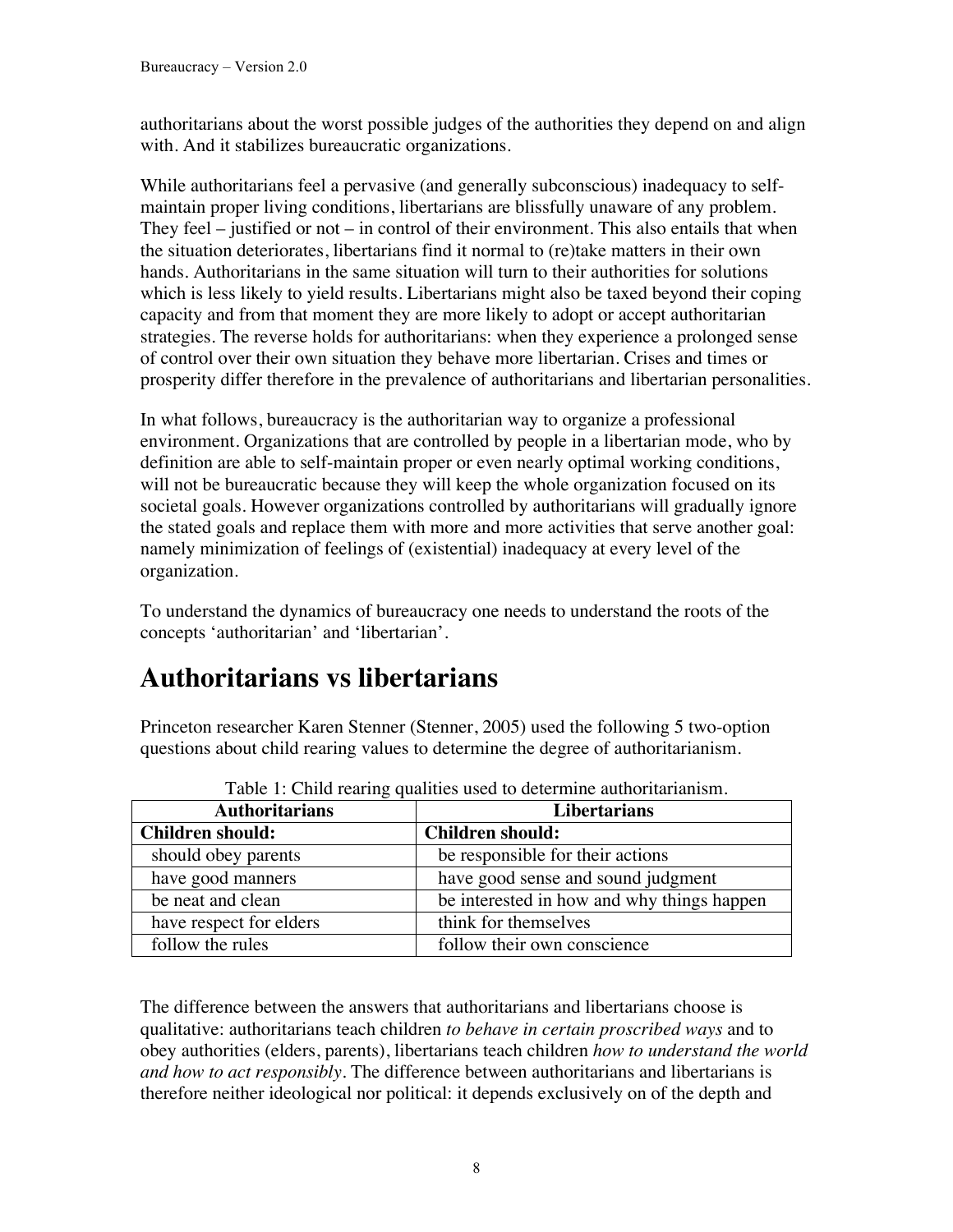pervasiveness of understanding of the living environment: not of conveniently isolated parts, but of the whole environment in all of its diverse complexity.

Authoritarians and libertarians may experience and interpret a shared world quite differently. If authoritarians experience the world as too complex the highest priority is to eliminate all sources of diversity to bring complexity down to manageable levels. And this, and only this, is the reason why bureaucrats take control over decision processes. It is not because they think they can do it better, but because of a strong unconscious urge to establish a measure of control over their world. And because they do not know how to do that independently, they turn to their authorities for ideologies, interpretations, and marching orders.

A problem here is that their limited understanding, in combination with the deeply unconscious nature of the root problem, precludes a proper assessment of the true sources of diversity and complexity that boggle their minds; they need their authorities to tell them why they feel inadequate, what the sources of their problems are, and how to cope with these<sup>1</sup>. Which of course provides authorities ample room for manipulation. This is another example of the fact that authoritarians are the worst possible judges of their leaders. It is also a reason why so many "revolutions" realize the opposite of what they (cl)aim to realize.

For libertarians the complexity of the world is well below daily coping capacity and where authoritarians see problems they see opportunities. This is actually problematic because realizing these opportunities is bound to lead to a further social complexification that might aggravate authoritarians even further. Libertarians are therefore, quite unwittingly, major sources of feelings of inadequacy in authoritarians.

And this leads to a one-sided resentment toward anything beyond coping capacity that authoritarians share with other authoritarians and of which libertarians are typically completely unaware. In fact encroaching bureaucracy can be interpreted as a (lowintensity) war between two ways of facing reality. While libertarians are unaware of any war being fought (especially because they do not understand the need for it), they can be blamed for co-creating a complex world surpassing authoritarian coping capabilities. Authoritarians, with their limited understanding, share a deep anxiety and are highly motivated to do something about it. This subconscious attitude towards the world makes them highly motivated to oppose all sources of complexity, unpredictability, novelty, and growth that complexify, confuse, and destabilize any ordered state of affairs.

Authoritarians do have and alternative strategy to deal with complexity: they can be educated their way out of dependence. This is a perfectly feasible strategy, but it is not a strategy that they will come up with among themselves (libertarians choose this strategy naturally). In practice it works only when their superiors and colleagues double as mentors who help to deepen and (especially) broaden their understanding of the world, allow them to experiment and make mistakes to learn from, coach them to see opportunities where they originally saw problems, and allow them more and more control

<sup>&</sup>lt;sup>1</sup> Advertising performs this function as well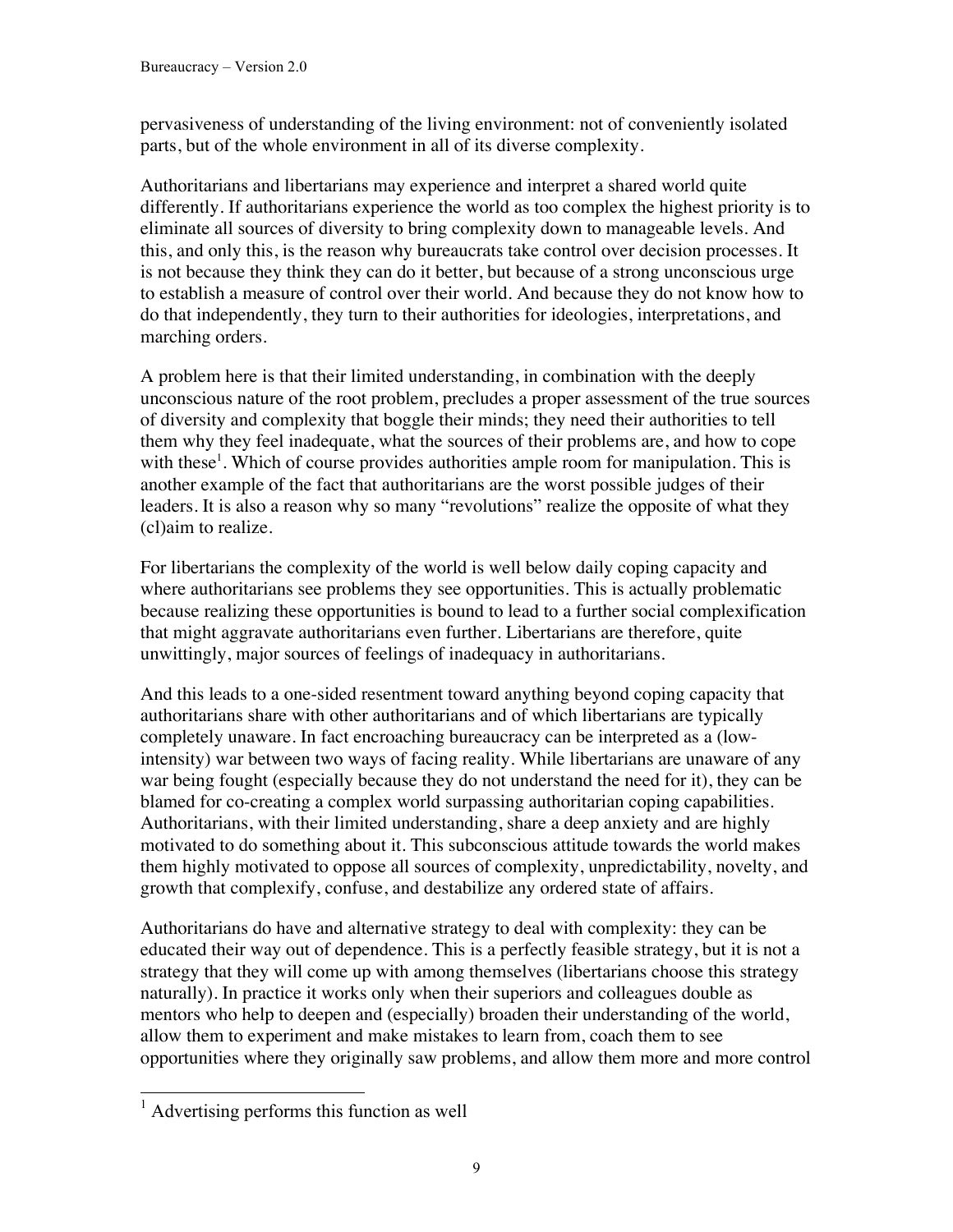over their living and working environment. This is the simple solution to prevent and counteract bureaucracy.

On the other hand, authoritarian superiors who feel threatened by subordinate independence will curtail any subordinate creativity and budding understanding. Selecting this kind of leaders in an organization is a sure (and time honored) strategy to foster bureaucracy.

### **Authoritarian - libertarian interactions**

Most research on authoritarianism has been aimed at the more extreme authoritarian and libertarian personalities. However it make sense that most people shift in and out of authoritarian and libertarian modes-of-being as function of whether the demands and the environmental complexity and diversity exceeds coping capacity and real-time understanding.

This leads to motivational differences: authoritarians, especially the ones with the shallowest understanding, are highly motivated to change the situation into one that is sufficiently purged of perceived sources of complexity; in society typically people who look different (ethnicity) or adhere to different norms (religious minorities, sexual orientation, and libertarians). Initially libertarians fail to see a complexity induced need for change and often allow authoritarian tendencies a free rein because they can deal with some additional curtailment (or additional complexity for that matter). While authoritarians are motivated and unified in their yearning for a less complex world, the libertarians enjoy their freedoms and add further complexity and diversity in the system in their efforts to realize their individual potential and enjoy their freedoms. Which of course bolsters the authoritarian determination to oppose this progressing 'moral decline'.

Libertarians only start to become upset when authoritarian curtailment of complexity effectively constrains their freedom. Initially they use their more pervasive understanding to reach goals in spite of an increasing self-serving environment. This of course increases complexity and diversity, with the stereotypical authoritarian response to further increase curtailment and uniformity. Typically only at a (too?) late stage they confront the red tape, incompetency, and self-serving character of the organization they have allowed or even helped to develop. This window of opportunity is an important reason why unnecessary bureaucracy can develop and become institutionalized.

## **Intelligence versus understanding**

Intelligence is unrelated to the difference between authoritarians and libertarians. In Stenner's words: *"authoritarians are not endeavoring to avoid complex thinking so much as a complex world"* (Stenner, 2009a). Authoritarians are just as intelligent as libertarians, and might value intelligence even higher than libertarians do. This is not because libertarians value intelligence and rationality less, but because they value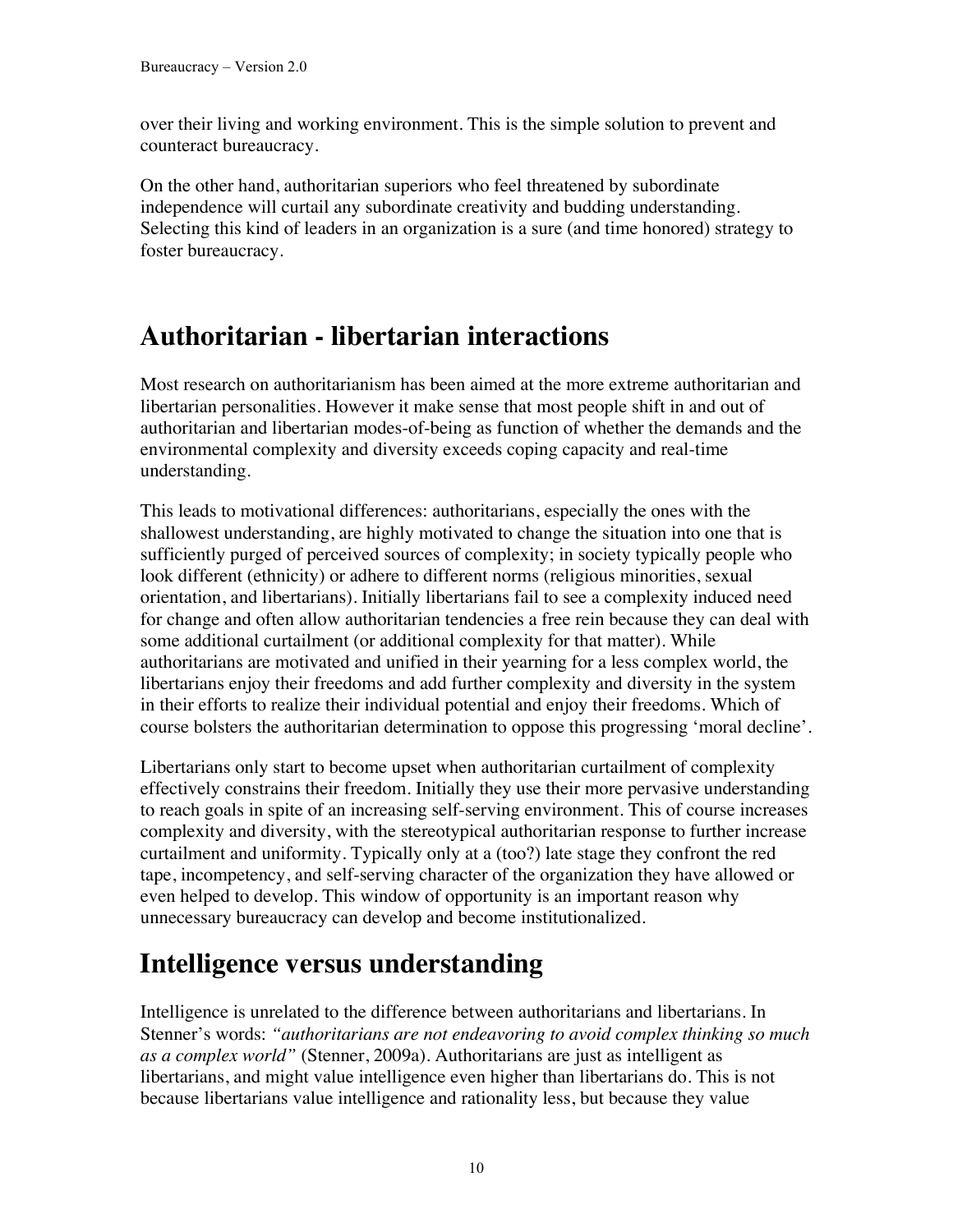understanding and creativity even more.

The authoritarian preference for intelligence is unsurprising because intelligence as measured by an IQ-test reflects one's ability to produce expected and desired answers in response to problems formulated by others. IQ measures therefore *intellectual compliance* and conformity, which are typical authoritarian values. So it is to be expected that authoritarians judge a high  $IO -$  as intellectual compliance  $-$  as highly desirable. However in complex times of change and uncertainty authoritarians judge *behavioral compliance* — obedience, even if it defies logic — as even more desirable.

Where intelligence leads to particular context-deprived standard solutions, understanding leads to situationally adapted, context-aware, unique solutions that are always in flux because they are in continual pursuit of optimality. With mere intelligence one can improve a bad situation to a standard situation (which may or may not be optimal), but mere intelligence is equally able to reduce excellence to the same standard situation. With understanding and situational optimization, it is possible to track optimality because it allows for a continual, broadly shared, autonomous optimization process. Without understanding, one cannot see nor evaluate, nor appreciate the opportunities for longterm optimization, which entails that the creative diversity necessary to remain excellent is interpreted as unnecessary and unwanted complexity.

#### **Intelligence without understanding**

Authoritarians live, conform Table 1, in a world of which they understand many aspects only shallowly: they know the rules, protocols, and norms of normal behavior, they adhere to ideologies and religions, they know many examples of how to respond to particular situations, and know what to say and who to obey. But they have no pervasive understanding of why and how things happen and how the world is interconnected. In addition they are definitely unable to think and decide for themselves, follow their own conscience, and accept the responsibility for their own actions. Authoritarians obey their authorities and these are therefore responsible for their actions. This also entails that authoritarians cannot oversee the long- (or even mid-)term consequences of their own and other's behavior and they offload the responsibility for that to their authorities. And if these have no idea about the long-term consequences or even if they have opposing goals than their stated goals, the authoritarian neither cares nor understands.

Our current educational system, which favors IQ and specialization over pervasive understanding, is conducive for the development of authoritarians. In fact it seems that Einstein was referring to the authoritarian disposition when he described the goals of education:

*The development of general ability for independent thinking and judgment should always be placed foremost, not the acquisition of special knowledge. Otherwise he – with his specialized knowledge – more closely resembles a well-trained dog than a harmoniously developed person.*  Albert Einstein (1954)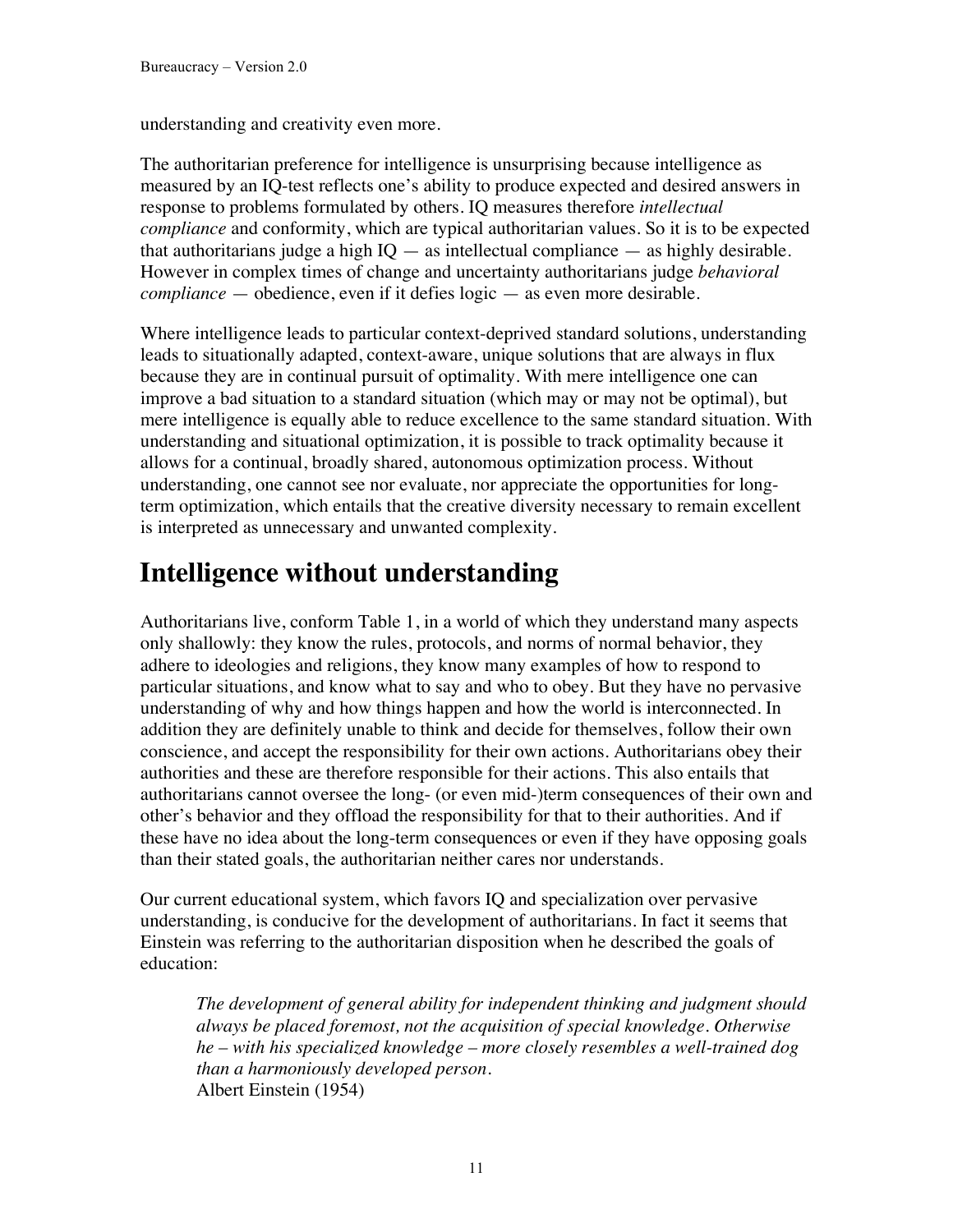The well-trained dog resemblance is a direct reference to intelligence — as intellectual compliance — resulting from specialist education without the benefits of the pervasive understanding that allows for independent thinking and judgment. The well-trained dog comparison is an effective analogy of authoritarians who exhibit desired behavior while neither understanding the larger context nor the consequences of their compliance. On top of that it is also the ideal personality type for the organizational ideal they envision.

### **Rationality and reality**

Rationality – the ability to think clearly, sensibly, and logically – is a valuable, but ultimately a limited ability: rational and logically sound thinking is only possible in a closed domain consisting of concepts that can be manipulated with logical operators. The key problem with rationality is that it is perfectly possible to be rational in knowledge domains devoid of factual reality. Bureaucracies have many ways to create phony realities that arise from many generations of documented and gradually more formalized accounts (i.e., redefined towards reduced complexity) of the impact of the real world on the bureaucracy.

The formal response of the bureaucracy, for example the way it assigns funds and other forms of support to some activities while discontinuing other activities, is a very strong incentive to behave according to whatever the bureaucratic decision processes favor. This then leads rapidly to a bureaucratic "reality" in which behavior in compliance with the bureaucratic goals – whatever these are – is favored over behavior that actually realizes the societal goals of the organization. The rational thing to do is to behave according to the bureaucratic reality: and rationality is just as suitable for that, as it is for any other closed domain reasoning.

What the libertarian mode of being brings to organizations is a sense of reality; a structural grounding in the larger societal context that ultimately provides the *reason d'être* of the organization. Without dominant libertarian influences, an organization looses track of its goals and turns into a – rationally and intelligently managed – activity that becomes increasingly self-serving: the internal dynamic, based on formal procedure, has become more important than the societal function of the organization.

## **The driving forces of bureaucracy**

Where intelligence and rationality are mainly concerned with local/specialized solutions and static and specific end-states (such as in an IQ-test), understanding and creativity are concerned with pervasive holistic optimization via novel and situationally appropriate approaches. These often non-standard and diverse solutions are typically well outside the scope of understanding and coping capacity of the true authoritarian and therefore highly suspect. This is the reason why authoritarian superiors hate (more) competent subordinates and generally do everything to curtail them. This underlies the gradual purging of competence in an encroaching bureaucracy.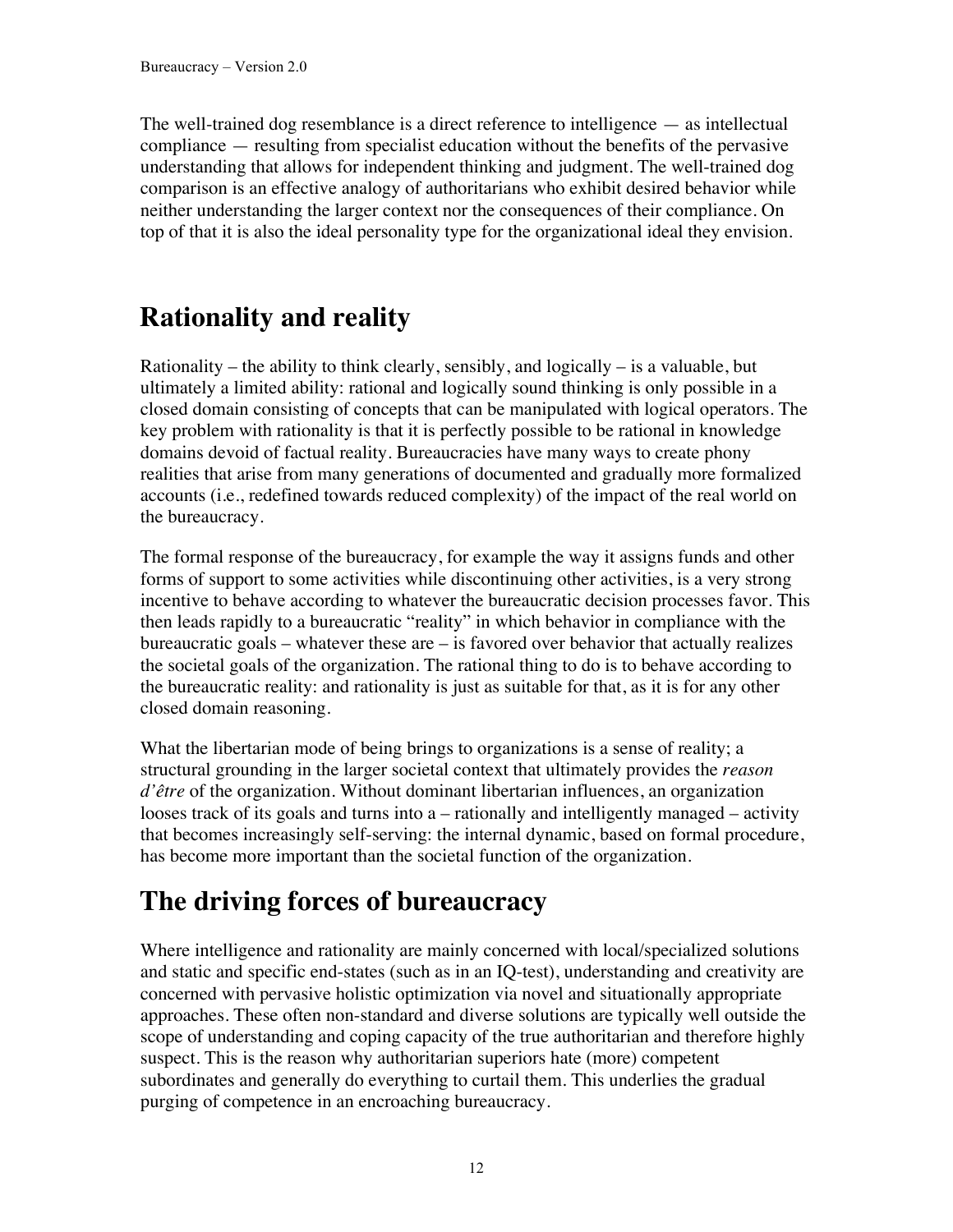The 'intelligent ignoramuses' —literally intelligent individuals who are ignorant— at key positions in an organization are the main driving forces of bureaucracy. This can be a functionary who is promoted to the level of incompetence (Peter's Principle). But it can also be technocrats as the prototypical example of highly intelligent authoritarian *specialist* who lacks the benefits of pervasive understanding. For all domains in which technocrats are not competent they rely on shallow ideologies, sloganeering, minimal understanding of past events, caricatures and suspicion of complex phenomena, and especially on the wishes of the people or structures that have promoted them to their control positions. These technocrats are Einstein's well-trained dogs that optimize, in all sincerity and without malice, a few aspect of the functioning of a complex organization, while destroying all other facets and peculiarities characteristic of the healthy organization that optimizes its organizational goals.

Especially in times of perceived thread and adversity, technocrats are, as all authoritarians, deeply anxious and deeply suspicious of any future situation that cannot be predicted or understood with their limited understanding. If pushed beyond their scope of understanding they have one, and only one, goal: the reduction of the complexity of the working (or living) environment to a (for them) manageable level. This goal can be reached via a range of strategies but is characteristically implemented through adherence to formal structures and the reduction of diversity in any way possible and as long as it does not require more than shallow understanding.

### **The spread of bureaucracy**

This entails that technocrats focus on formal structures such as bodies of rules and regulations, detailed protocols (for standard situations), and shallowly interpreted best practices. True work floor competence and proven organizational excellence are an annoying obstacle in the simplification and uniformization of the organization ( a process often referred to as "harmonization", a characteristic authoritarian reinterpretation of the meaning of the word 'harmony').

And because the authoritarian fear of a complex world is existential, the technocrat in charge is quite ruthless in simplifying the working environment: it is even seen as a good thing, because if (s)he with his/her intelligence and proven (specialist) competence does not understand his working environment, who can? Of course many do, but their attempts to communicate and convince the authoritarian leader are interpreted as subversive resistance against the good cause of simplification. Which justifies the activation of the bureaucratic bag-of-tricks for psychological warfare in which the now "harmonized" chain-of-command is used to crush subordinate dissent (and competence).

These tricks include promoting compliant friends ("team-players") at key-positions and sidetracking competent others. Key information is increasingly kept among an authoritarian inner-circle and used to gain advantage over independent thinkers (who at this stage typically do not yet know they are under some sort of a coordinated attack). Promotions are easier made within the inner-circle, which entails a gradual, but quite effective spread of authoritarians at key-positions. In addition impossible deadlines are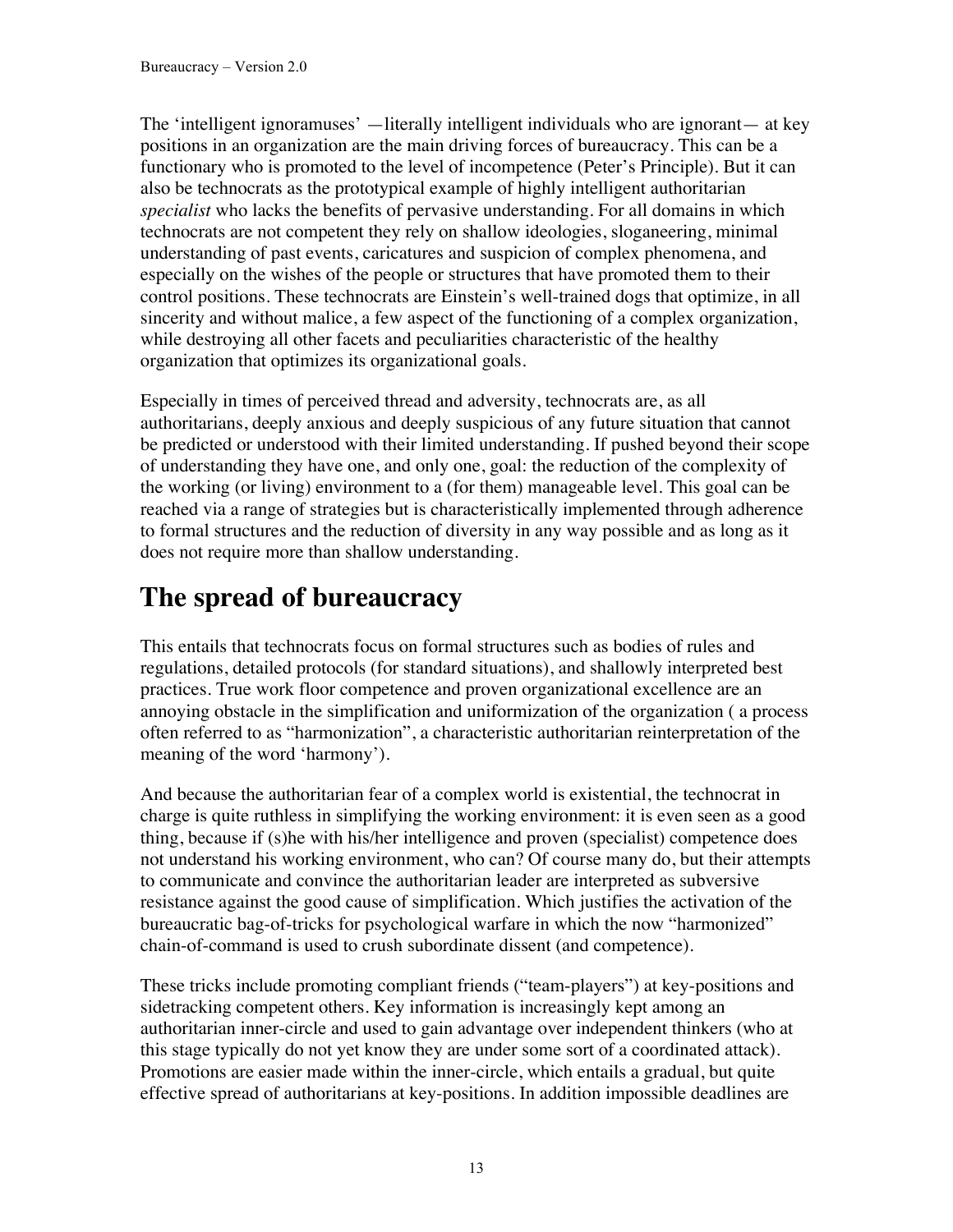set and mind-numbing tasks are given to the competent resistance, and extensions of deadlines and other favors are only granted after acknowledging the power of the new bureaucratic realities.

This result inevitably in a fearful and demoralized formal organization that is devoid of its original shared purpose and enthusiasm and which relies more and more on shallow cognition: existing and potential subordinate competences are no longer appreciated and the organizational goals are sacrificed for the benefit of the perpetuation of incompetence. This of course increases the need for authority. And even when the authorities do a bad job, the incompetent and demoralized have no choice in accepting its rule, so the resulting cesspool of self-serving incompetence is surprisingly stable. It is also devoid of enthusiasm, passion, growth, and commitment.

There are strong parallels with the time-honored practice of slavery. Enslavement is not in the first place determined by physical constraints, it is primarily a state of mind in which one is incompetent to manage one's living/working conditions. This entails that masters/superiors that value the stability of their relation to slaves/subordinates should prevent the development of a deeper and more pervasive understanding and with that the erosion of the need for authority. It will be clear that encroaching bureaucracy follows the dynamics of slavery, although unacknowledged because the bureaucrats in charge generally miss the understanding of what they are doing. And if they do, they do not really care because *they* do not see an alternative.

## **Mediocracy**

*Mediocracy - a dominant class consisting of mediocre people, or a system in which mediocrity is rewarded* (New Oxford Dictionary)

The authoritarian need for structure and authority fosters hierarchy. Authoritarians crave a clear chain of command in which, without any need for justification, it is assumed that the higher levels of the hierarchy are sufficiently competent. This assumption does not need to be backed-up by facts or even to be partly true because the assumption of authority competence is an existential necessity for the authoritarian (as outlined above). The true authoritarian only needs an illusion of competent authority figures and this is another reason why bureaucracies become self-serving: as actual competences are suppressed (e.g., because the truly competent coworkers search for more rewarding opportunities elsewhere) it becomes essential to keep up appearances. In practice this eventually entails the disappearance of any form of accountability in the higher levels. It illustrates why it is so important to speak truth to power: without this critical function there is no way to stop encroaching bureaucracy/authoritarianism.

At the same time the higher levels in the hierarchy become increasingly intolerant of errors, because it reflects badly on the organization (i.e., the higher levels). All in all this entails that a once healthy organization becomes obsessed with preventing errors and changes from an organization that pursued its original function as well as possible into an organization that does not want to make (publicly known) mistakes. The typical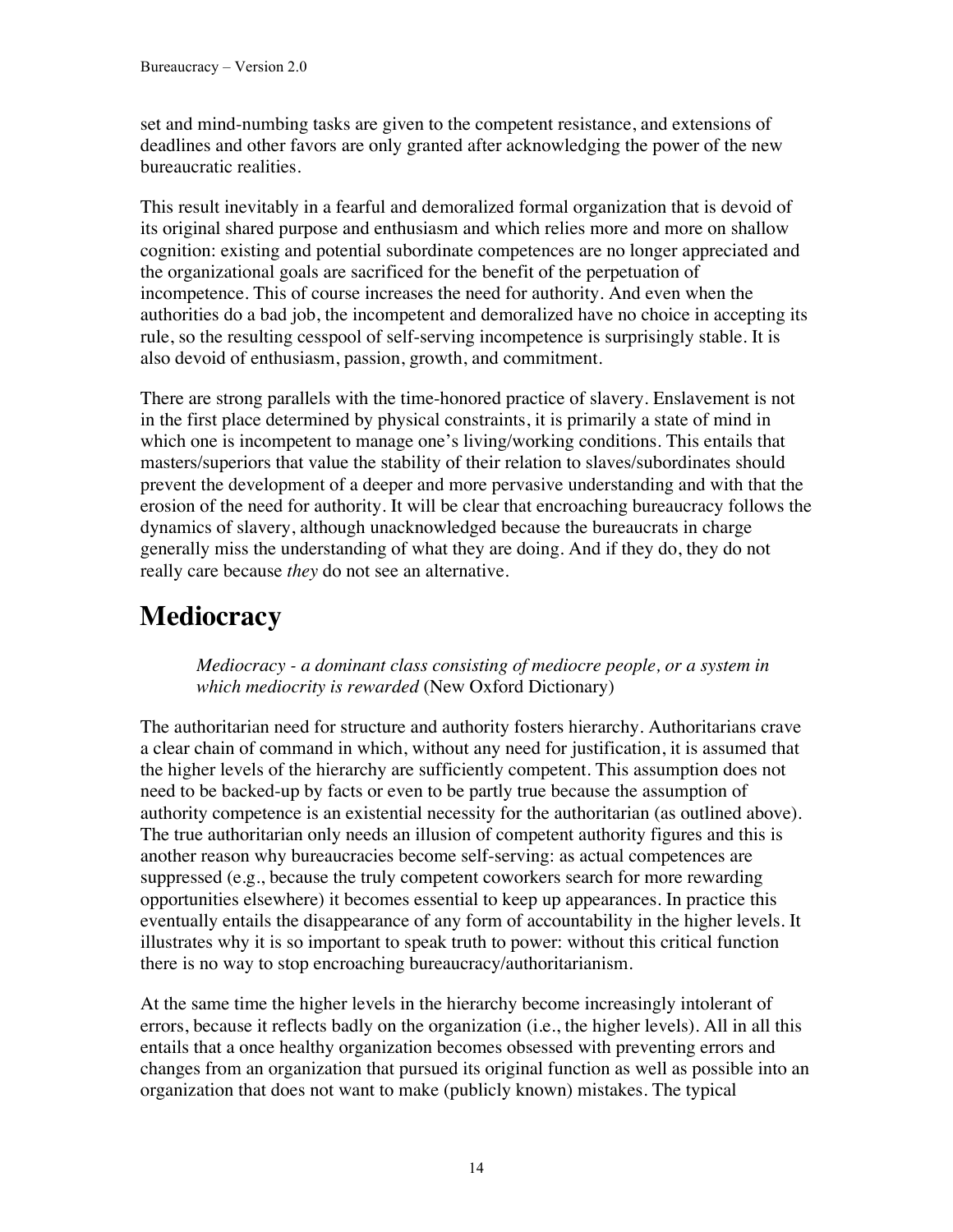instruments are *Service Level Agreements* that cover all standard services (that can be executed with minimal understanding) but that not even try to address non-default services (that require more understanding and commitment). In addition it is usually agreed that customer satisfaction of these services should at least be 7.5 out of 10 or so. Effectively this entails that service quality will improve if customer satisfaction is below this threshold and decreases if it surpasses it sufficiently. This is an example of mediocracy.

The organization in this state has now abolished even the pretense of excellence. However the remaining libertarians that *do* value the original goals of the organization will be forced to compensate for the mediocratic we-can-and-will-do-it-if-it-is-standardand-does-not-require-understanding attitude for everything that is really important to optimize. Of course libertarians can do this to some degree, but it leads to all kinds of parallel and unofficial structures where the required quality is realized despite the formal organization.

This holds in general: inevitable the rigidity and self-serving properties of the formal hierarchy lead to informal parallel structures to either realize above-average quality or to hide below-average performance. However these parallel structures are murky and easily corrupted. At best these result in a situation in which the functional hierarchy is quite different from the formal hierarchy. At worst it leads to a factual, never acknowledged, disintegration of the formal hierarchy into highly corrupt factions that use the formal hierarchy as a cover for and cover-up of self-serving activities. For example drug-running or black-mailing schemes by security forces, accepting or demanding bribes for favors and information by civil-servants, or sexual abuses among the clergy. These are all sure signs of institutionalized authoritarianism and the associated self-serving nature of bureaucracy.

#### **Libertarian organizations**

Interestingly, libertarian organizations have similar unofficial structures as late-state authoritarian bureaucracies (without the corruption). This is not because of a formal choice, but simply because the idea that a formal structure can cover all necessary eventualities was an illusion in the first place: functional structures that contribute to realworld requirements need flexible access to the available competence and enthusiasm, without being bogged-down and interfered with by bureaucratic structures of mediocre competence that offer no discernible contribution towards meeting real-world needs.

Unlike authoritarian organizations that unsuccessfully try to reduce the complexity of the world to match the institutional understanding of it, libertarian organizations match the available competences and institutional understanding to whatever the world (justifiably so) demands of the organization. Where authoritarian organizations realize stasis and mediocracy, libertarian organizations realize personal growth, institutional excellence, and with that effective contributions to the wider society.

In non-bureaucratic organizations the formal hierarchy is as important as in a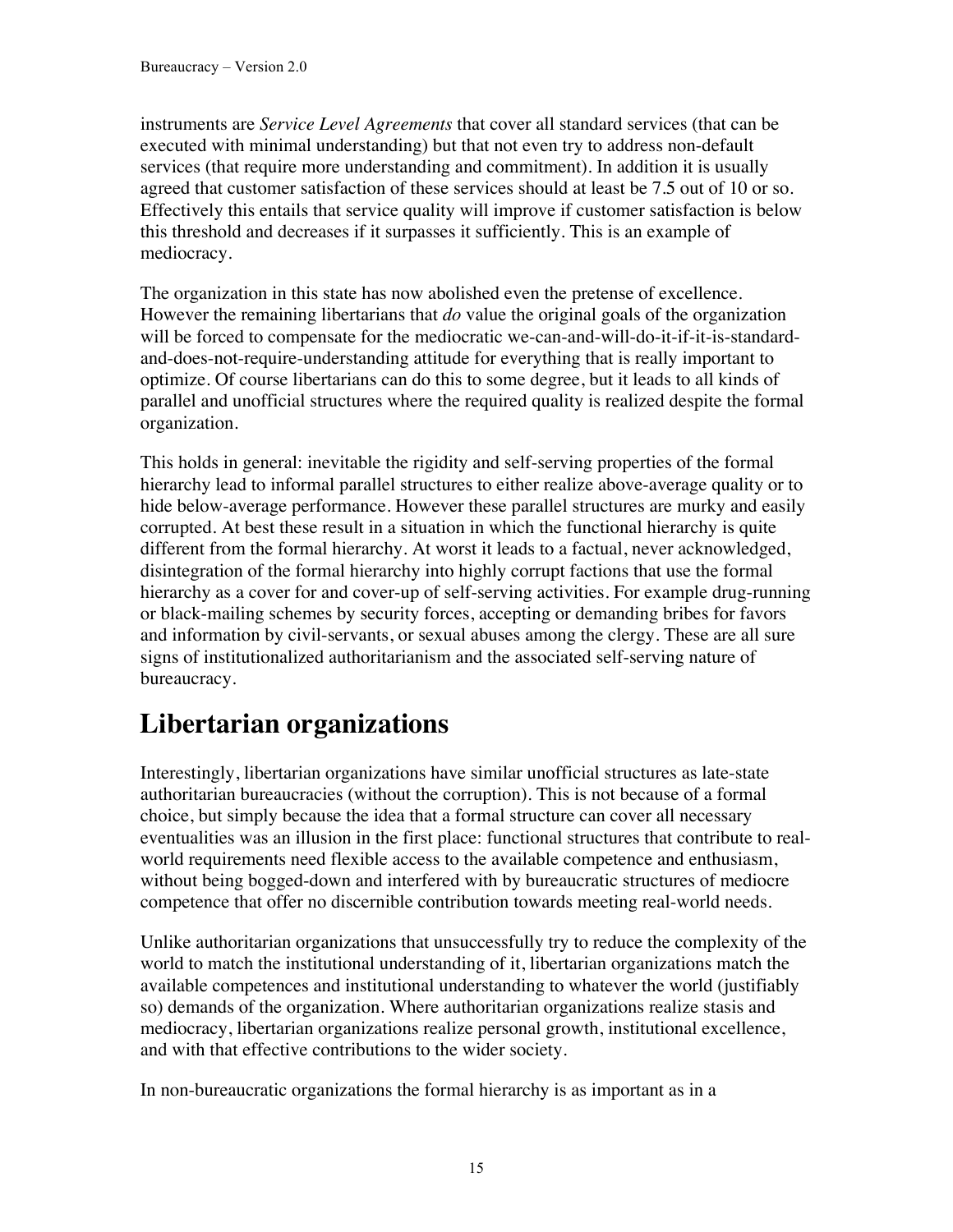bureaucracy, but its role is quite different: it has to manage autonomy instead of enforcing compliance. However this is, for superiors in a libertarian mode, not at all demanding because the very autonomy and commitment of a healthy libertarian organization ensures that it can deal with stability (where efficiency and organizational optimization are priorities) and change (where protection of quality and the realization of opportunities are prominent).

#### **Properties of non-bureaucratic organizations**

- A "lived" vision of the goals and roles of the organization is widely shared. It allows everyone in the organization to contribute to its realization via wellformulated procedures and competent improvisation alike.
- Focus on pervasive competence development; stimulate overlapping competences to ensure organizational redundancy, optimization opportunities, and more timely services.
- Distribute responsibilities according to available competences, interests, ambitions, and enthusiasm.
- Let co-workers organize their own work and make sure they have ample opportunities to volunteer for activities.
- Be alert of indications of low competence, stagnated development, insensitivity to adverse consequences of (in)action, low inherent motivation, low commitment to the organization and the services it should provide (e.g., 9-to–5 mentality), and as early indicator lack of enthusiasm.
- Approach the organization holistically: optimize everything in context of the whole; prevent at all cost strict compartmentalization of responsibilities and information, because specialism and other forms of close-mindedness are seeds of stagnation and corruption.
- Allow for ample opportunities for unstructured information sharing. The Scottish proverb "When the heart is full the tongue will speak" will ensure that really important information will be shared.
- Put real responsibility in *every* job description and allow a diversification or responsibilities as competence grows. Stimulate expertise, but prevent specialization.
- Allow people to be enthusiastic about what they have done well and allow them to learn from mistakes.
- Continually match organizational goals and individual growth.

In healthy libertarian organizations everyone develops in terms of understanding. This entails that eventually many can "play" a diversity of formal and functional roles. Basically the only real requirement for a healthy libertarian organization is that everyone in the organization is at a position that does not exceed their understanding capacity: their epistemological development.

#### **Epistemological development**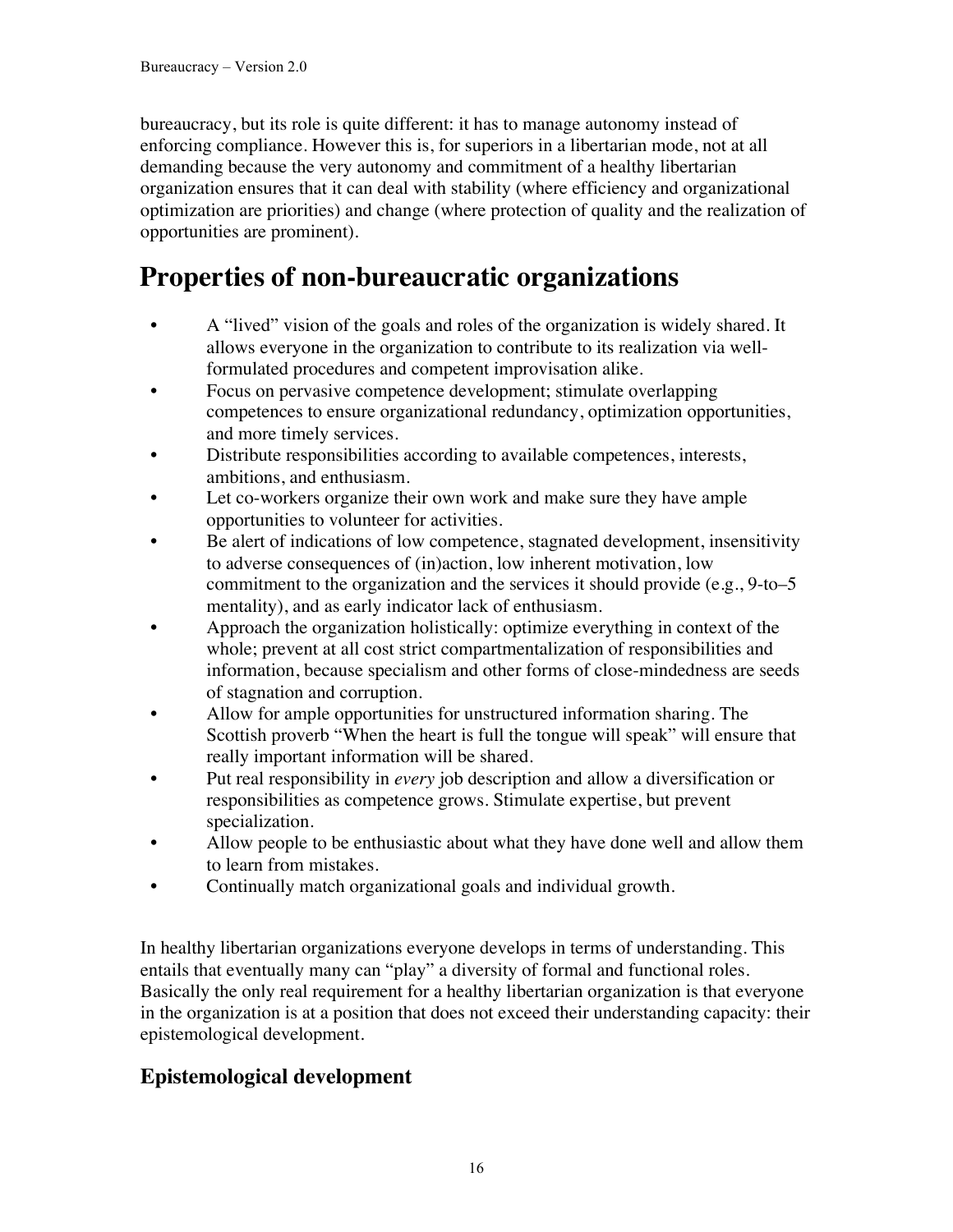Epistemological development (van Rossum & Hamer, 2010) is a highly predictable, although barely understood, process in which the first two stages, absolutism and multiplism are characteristic for authoritarians:

Absolutism

This is a worldview marked by dualism and certainty: knowledge is black or white, right or wrong, highly certain, composed of discrete facts, and handed down from authorities unquestioningly.

Reasoned arguments to convince an absolutist leader are pointless, (s)he just follows authorities. You need to become an authority in the eyes of the absolutist to impose your views. And as long as you are the authority, you will have their devoted support.

Multiplism

This is a worldview characterized by the idea that one opinion is equally valid as any other, that knowledge is highly uncertain, and that there is no agreed-upon means for justification. And because of this there is no reason for a leader to take other opinions into account on the basis of their quality.

However the multiplist leader is sensitive to arguments related to goal achievement: feasibility is more important than the desirability since the multiplist leader wants to uphold the illusion of competence, especially in the own eyes.

The further stages, that are probably only reached by a minority of university graduates, start with a position sometimes referred to as evaluativism and are characteristic for libertarians (and academics).

#### Evaluativism

Marked by a growing realization that there are means of justification of various positions and that this enables an individual to assert some positions with confidence even if knowledge is evolving and contingent.

The evaluativist leader is able to deal with uncertainty and balances arguments of varying quality, but generally only within a limited scope.

Advanced understanding

Is characterized by the ability to evaluate a range of expertise and qualitatively different arguments, reconcile theory and evidence, provide support for a diversity of claims, and re-evaluate those claims in the light of new evidence.

Leaders in these stages are able to reconcile the available resources with the organizational goals, while taking the full societal context into account.

Organizations that prefer excellence to mediocracy should be highly sensitive for signs of absolutist and multiplist leaders. All leaders in a hierarchy should understand the Peter Principle (employees tend to be promoted to their level of incompetence). Insufficiently competent leaders can function when tightly controlled by libertarian superiors, but this is dangerous since the libertarian superiors expect subordinate autonomy without the need of tight control. Fortunately, leaders with advanced levels of understanding will generally have no difficulty in shaping and maintaining a non-bureaucratic organization.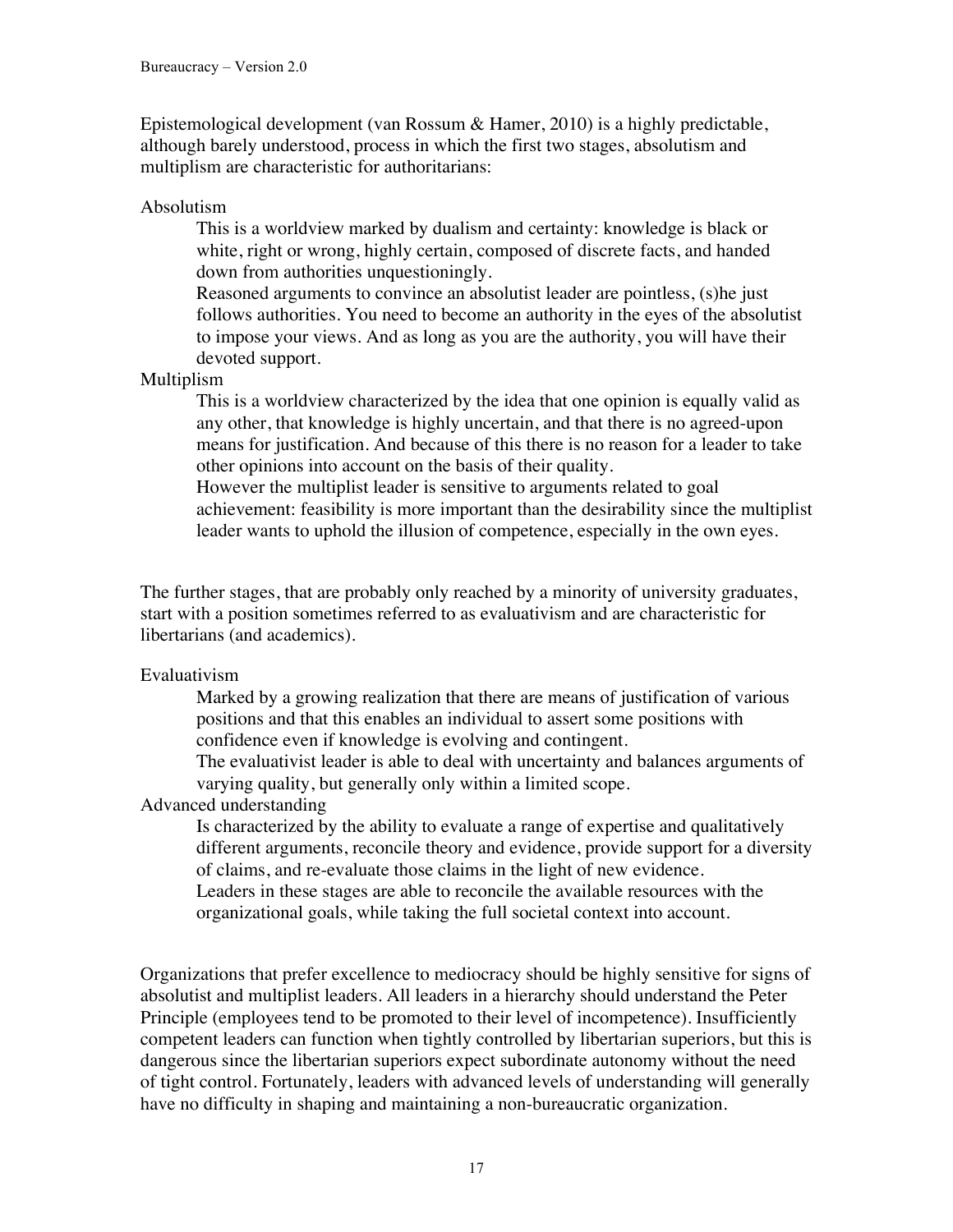## **Opposing encroaching bureaucracy**

Opposing encroaching bureaucracy in its early phases is especially simple when no one really wants more bureaucracy: simply score the current state of affairs and current plans of the organization in terms of their effect of purging competence (e.g., with the list at the beginning of this text) and start an open discussion based on arguments.

If a part of the leadership is absolutist or multiplist and simply refuses to accept any nonbureaucratic alternatives it is more difficult because arguments do not work, which is counterintuitive for libertarians and is likely to lead to a waste of their efforts. In this case a sufficient group of libertarians need to organize themselves to quickly organize more pressure on the absolutist or multiplist leadership in the form of naked power. The strategy is basically simple: offer two approaches; the carrot and the stick. The carrot involves a work floor derived face saving solution for the problems the leadership has, on conditions that do not enhance (or actually reduce) bureaucracy, while making clear this is 1) not negotiable and 2) already in progress. The stick involves refraining from taking any responsibility for any plans towards more bureaucracy through a combination of 1) actively boycotting the bureaucratic process and 2) making leadership failure as public as possible. The prospect of immanent public failure is highly motivating for authoritarians and it will be clear who the real authorities are in this situation (namely those who define the environment of the leaders).

However absolutist and multiplist leaders are no idiots, they are just as intelligent, and have many institutional tools at their disposal to demoralize their opposition. The most prevalent of these is probably the simplest: structurally ignoring, non-addressing, and ridiculing of the issues of those opposing bureaucratic tendencies. That the opposition is fighting to prevent or repair a pathologic organization is not understood and therefore irrelevant. The complexity reduction these leaders crave, justifies pretty much any strategy. This entails that the libertarian opposition should act firmly and timely. They should realize that real authority shows itself as control over the environment (pretty much the only concept authoritarians grasp better than libertarians). So controlling the environment of the leaders is a key strategy. Put in more positive terms (that libertarians *do* understand): it is all about co-creating an environment in which every key process can flourish: even the leaders.

Opposing bureaucracy in its advanced stages is almost impossible from within the organization, because hardly anyone has any real competence and autonomy left. The result of any work-floor opposition in this stage yields generally not less bureaucracy, but a reorganization of inadequacy with little benefit for the public. In this case the organization needs highly competent libertarian leadership that is well versed in the power play of highly intelligent and highly motivated apparatchiks. Fortunately, even in this situation bureaucracies can make a fairly quick turnaround because the gradual development of opportunities to (re)express and (re)develop individualism, autonomy, and competence are highly appreciated by many in even the most stultified and corrupt bureaucracies (as third world anti-corruption policies have demonstrated). However this should be a gradual process.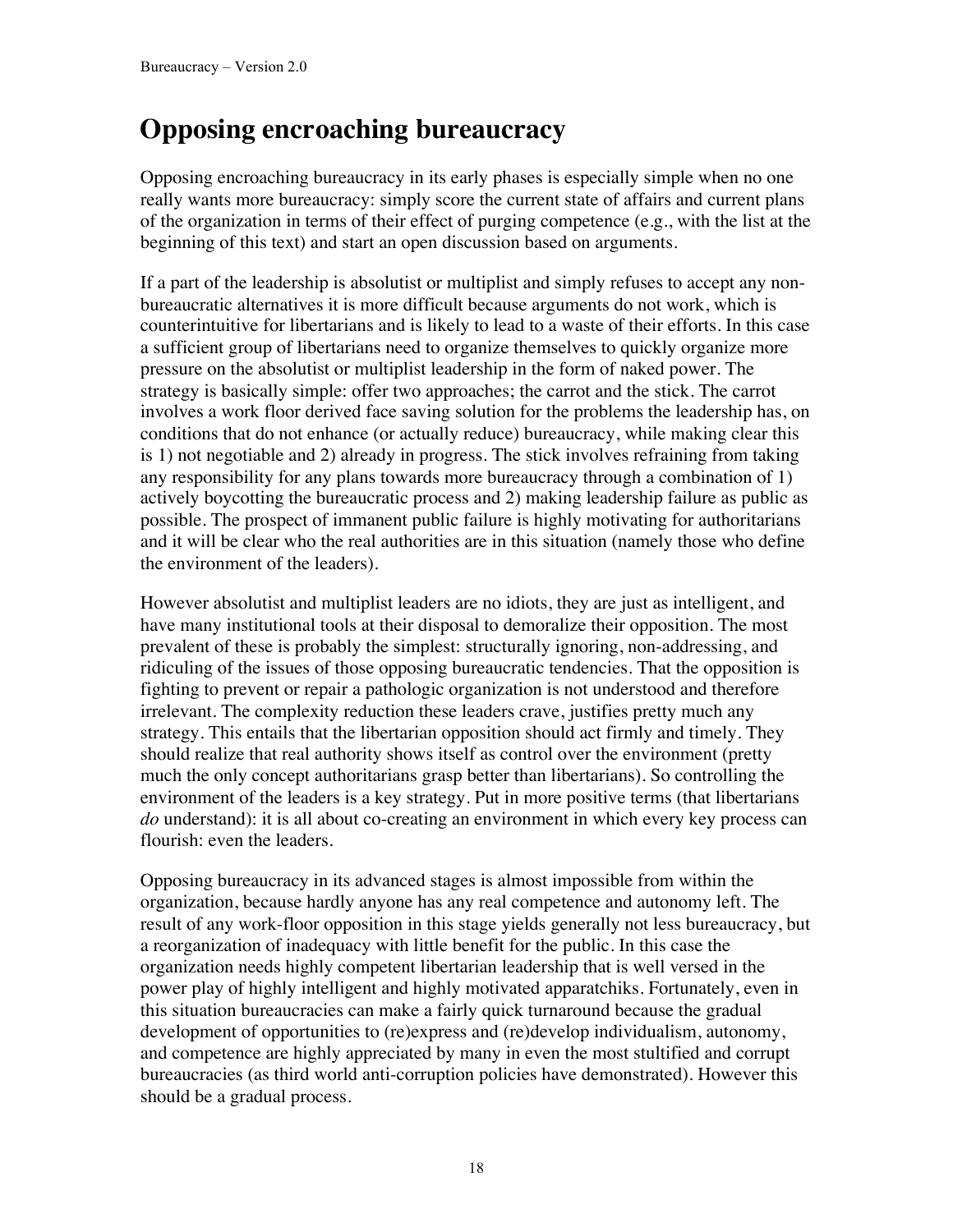## **Ethical wrap-up**

Bureaucracy, as interpreted here, is a pathological state of human organization that opposes some of the most central tendencies in human individuals: namely to growth, towards autonomy, and to the co-creation of a high quality living environment. Given the consequences, not opposing encroaching bureaucracy might be interpreted as highly unethical.

From an ethical point of view, educational organizations, and maybe even each individual educational program, should make a well-advertised choice whether they aim to produce the highly intelligent specialists – devoid of pervasive understanding – that Einstein compared to well-trained dogs. This will foster bureaucracy. Alternatively they may aim to educate harmoniously developed personalities, which requires a careful consideration of the development of the individual student and is, as such, a safeguard against bureaucracy.

Although bureaucracy is per definition focused on the working environment (in a broad sense), a society-wide degrading of understanding and competence is of course also facilitated if people are actively limited in their ability to contribute autonomously to the co-creation of their society. As such it is a serious danger facing democratic societies and it may lead even to society-wide bureaucracies that are only democratic in name because real democratic competences have been purged from society. In these societies citizens only participate in the façade of democracy and not in the population-wide coconstruction process that democracy is supposed to be.